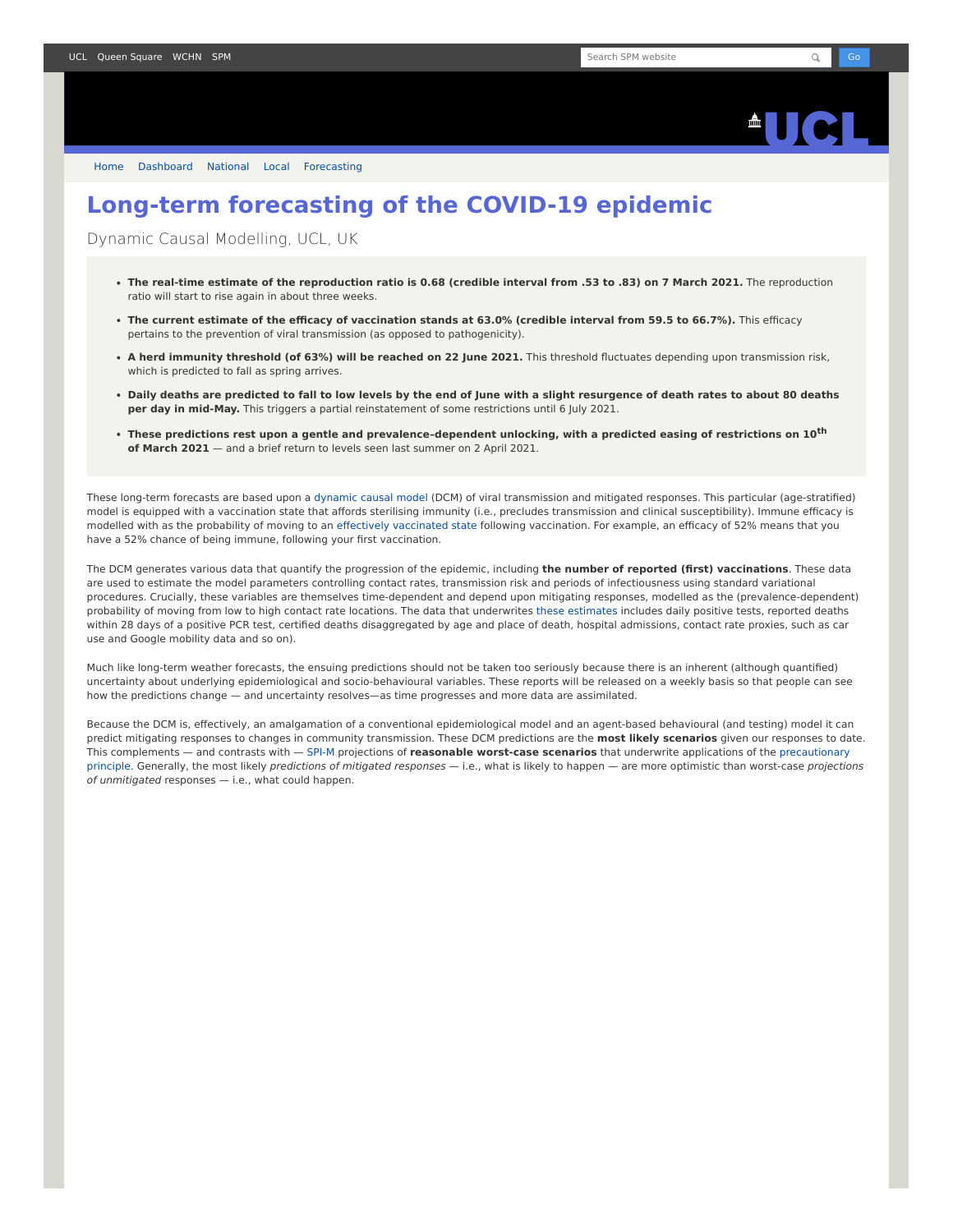

01-Sep

obility (%)

01-Sep

**Prevalence and reproduction ratio:** this panel provides a forecast of (i) the **prevalence of infection** and (ii) the reproduction ratio or **R-number** (blue and orange lines, respectively) with their accompanying confidence intervals (shaded areas). These forecasts are based upon parameters estimated from the data up until the reporting date (the vertical line). The data include [GOV.UK estimates](https://www.gov.uk/guidance/the-r-number-in-the-uk#latest-r-and-growth-rate) of the R-number, which are shown for comparison with the DCM estimates. The black dots correspond to the GOV.UK (SPI-M consensus) estimates moved backwards in time by 16 days from their date of reporting.

[The DCM estimate of the R-number is based upon a g](https://www.gov.uk/guidance/the-r-number-in-the-uk#contents)[enerative mode](https://en.wikipedia.org/wiki/Generative_model)[l \(i.e., a real-time estimate using data assimilation\), while the consensus estimates](https://www.gov.uk/guidance/the-r-number-in-the-uk#contents) from the SPI-M are based upon retrospective (i.e., Bayesian regression) analysis of recent data.

**Attack rate and immunity:** this panel shows long-term forecasts of **attack rate, population or herd immunity** and the number of vaccinations. In addition, an estimate of the **herd immunity threshold** is provided (yellow line). The vertical line illustrates the time at which herd immunity reaches the herd immunity threshold. Based upon the changes in testing, death rate and other data, one can estimate the efficacy of vaccination. The attack rate corresponds to the number of people who have been infected since the onset of the outbreak (blue line). This can be supplemented with a small proportion of the population that is estimated to have pre-existing immunity (e.g., mucosal immunity or cross immunoreactivity with other SARS viruses), shown in red. The combination can be read as the herd or population immunity.

The herd immunity threshold is based upon the effective reproduction ratio under pre-pandemic contact rates. The reproduction ratio corresponds to the product of the contact rate, transmission risk and mean infectious period. Note that the herd immunity threshold fluctuates. This reflects the fact that transmission risk changes with time. In this model, transmission risk is modelled as a seasonal fluctuation multiplied by smooth function of time ([parameterised with a discrete cosine set](https://www.medrxiv.org/content/10.1101/2021.01.10.21249520v1)). A fluctuating transmission risk accommodates changes in transmissibility (e.g., due to viral evolution) that is contextualised by seasonal variations in transmission (e.g., due to changes in temperature, humidity, socialising outdoors and the propensity for aerosol transmission).

The current estimates of the herd immunity threshold show that it has risen substantially since last July and is predicted to fall again during the spring. Clearly, there is a substantial amount of uncertainty about these long-term forecasts—as indicated by the wide credible intervals. Part of this uncertainty is due to the fluctuations in transmission risk and mobility.

**Daily deaths:** this panel shows fatality rates as assessed by patients who died within 28 days of positive PCR test and people who died from certified COVID-19. The former represents an underestimate of COVID-related mortality, where the degree of underestimation depends upon testing rates. The discrepancy is adequately modelled by evaluating the probability of succumbing to COVID-19 and having had a positive PCR test within 28 days.

**Mobility and lockdown:** a long-term forecast of locking and unlocking, based upon car use—as quantified by the Department of Transport—and Google mobility data. These measures of mobility are expressed in terms of the percentage of pre-pandemic levels. The expected mobility has been thresholded at three levels to illustrate different levels of lockdown. The dates on the lower (graded pink) bar annotate a transition from a more restrictive level of mobility to a less restrictive level. Forecasts of mobility are based upon underlying contact rates that depend upon the prevalence of infection—and are then modulated with a smooth function of time (parameterised with Fourier coefficients). The vertical dotted lines depict dates from Roadmap 3 of scenario modelling by Imperial College. Predictions of unlocking are in remarkable agreement with these tentative dates.

This dynamic causal model includes age-stratification into three groups (below the age of 25, between 25 and 65 and over 65 years of age). The contact rates within and between the three groups (for high and low contact rate locations) are estimated from the data, under mildly informative lognormal